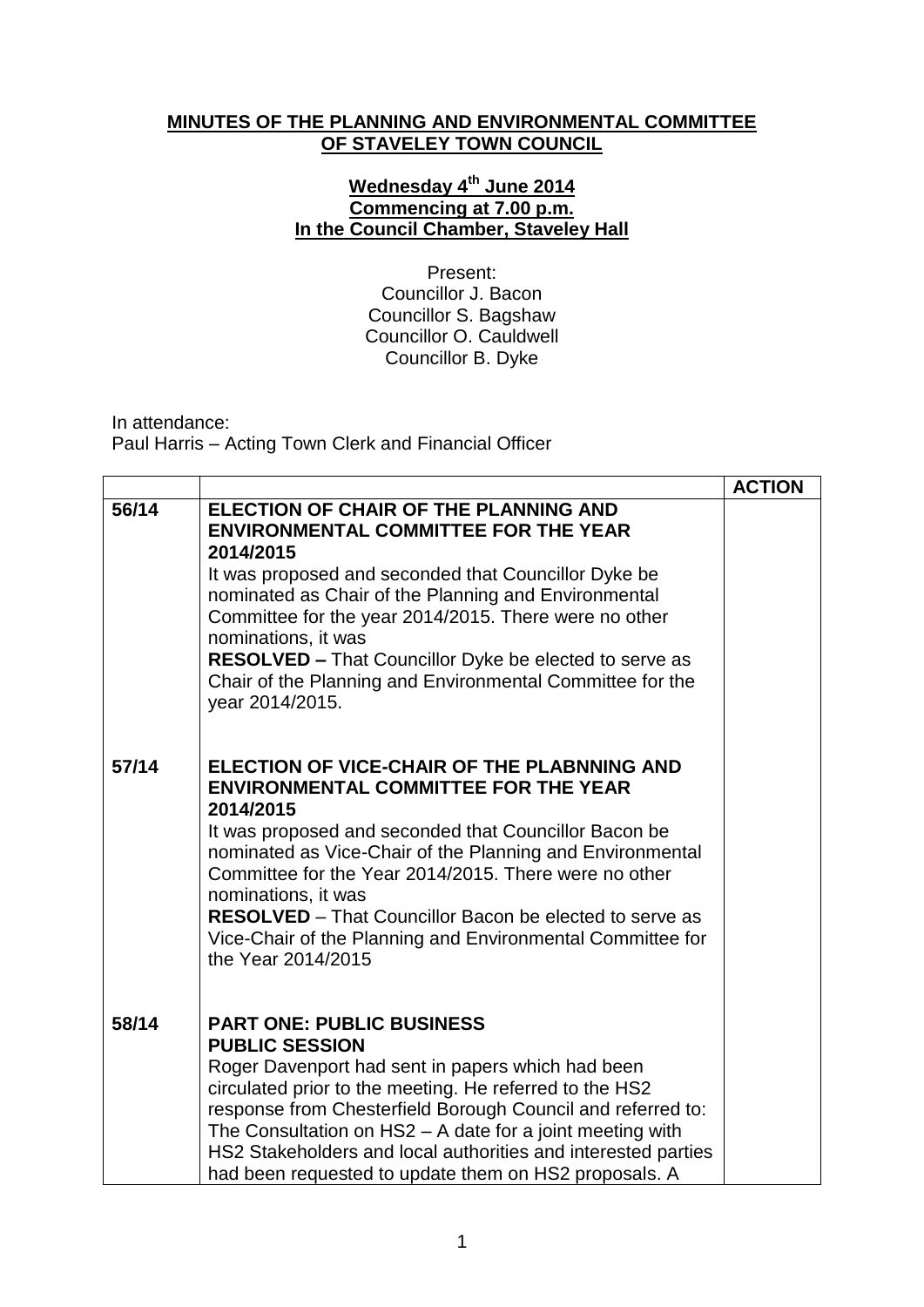|       | possible venue had also been requested from the meeting.                                                                                                                                                                                                                                                                                                                                               |  |
|-------|--------------------------------------------------------------------------------------------------------------------------------------------------------------------------------------------------------------------------------------------------------------------------------------------------------------------------------------------------------------------------------------------------------|--|
|       | <b>RECOMMENDED</b> – That Councillor Dyke attend as Chair of<br>the Planning Committee and recommended that Councillors<br>Collins, McManus, Tidd and Bacon also be invited. It was<br>also recommended to inform Freda Jesudason from HS2 that<br>possible dates would be $10^{th}$ or $14^{th}$ July in the evening<br>possibly 7.00 p.m., and suggested The Speedwell Rooms be<br>a possible venue. |  |
|       | Mr. Davenport then referred to a bill which had been passed<br>in Parliament and he was recommending that Staveley Town<br>Council put in a proposal to Parliament to amend the bill i.e. a<br>diversion to the HS2 line.                                                                                                                                                                              |  |
|       | Roger Davenport briefly reported on Tawny Wood regarding<br>Opencast Coal and Remediation Scheme. He mentione3d<br>that part of the area had been remediated but that a planning<br>application was in place to clean up the lagoon area and<br>include open-casting.                                                                                                                                  |  |
|       | The Chair responded that Staveley Town Council always had<br>a policy of no further open-casting in the area, but a bill<br>passed in Parliament meant that if there was coal it could be<br>extracted, therefore if open-casting were to take place<br>Staveley Town Council should see if any monies could be<br>gained from this for the people of Staveley.                                        |  |
|       | Members were made aware that they would be able to take<br>the document home to read.                                                                                                                                                                                                                                                                                                                  |  |
|       | Mr. Davenport then mentioned the Staveley Works Site and it<br>had been brought to his attention by St. Gobain that there<br>was a 40 year lease still outstanding. He mentioned that<br>nothing would be able to be done until the lease had been<br>sorted out.                                                                                                                                      |  |
|       | The Chair responded that Chesterfield Borough Council<br>should pick this up as the site was in their local plan. He said<br>that Staveley Town Council would endeavour to push to get<br>the site cleared but any costs involved should be borne by<br>the polluter.                                                                                                                                  |  |
|       | There were no further questions from the public.                                                                                                                                                                                                                                                                                                                                                       |  |
| 59/14 | <b>DISCLOSURE OF MEMBERS' INTERESTS</b><br>There were no Declarations of Members Interests.                                                                                                                                                                                                                                                                                                            |  |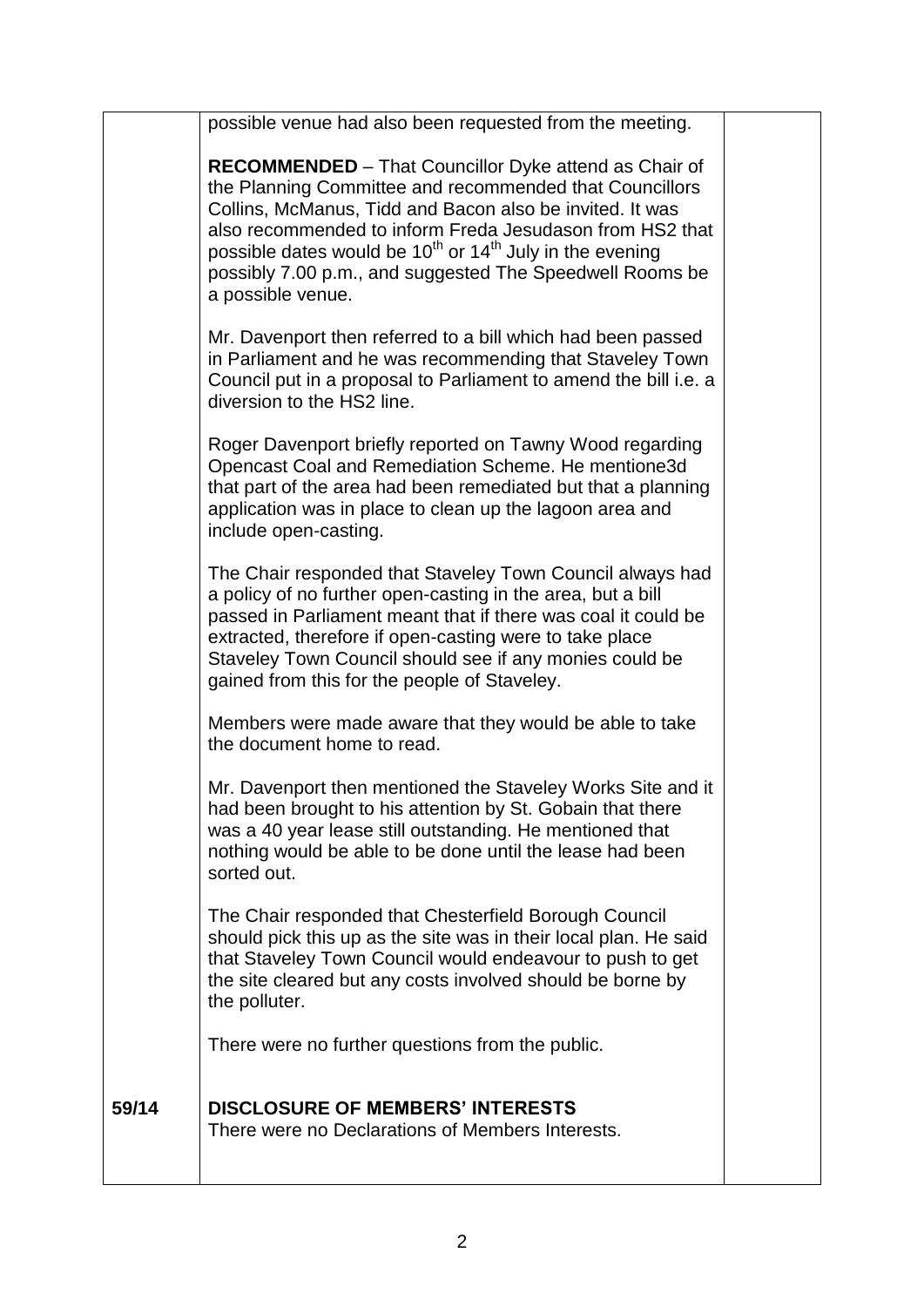| 60/14 | <b>APOLOGIES FOR ABSENCE</b>                                                          |  |
|-------|---------------------------------------------------------------------------------------|--|
|       | Councillor Tidd - family commitments                                                  |  |
|       |                                                                                       |  |
|       |                                                                                       |  |
| 61/14 | <b>COUNCILLORS NOT PRESENT</b>                                                        |  |
|       | There were no Councillors not present.                                                |  |
|       |                                                                                       |  |
|       |                                                                                       |  |
| 62/14 | <b>MINUTES OF THE PLANNING AND ENVIRONMENTAL</b>                                      |  |
|       | <b>COMMITTEE OF STAVELEY TOWN COUNCIL HELD ON</b>                                     |  |
|       | WEDNESDAY 26TH March 2014                                                             |  |
|       | The Minutes of the Planning and Environmental Committee                               |  |
|       | of Staveley Town Council held on Wednesday 26 <sup>th</sup> March                     |  |
|       | 2014 were APPROVED previously at the full Council meeting                             |  |
|       | held on 8 <sup>th</sup> April 2014.                                                   |  |
|       |                                                                                       |  |
| 63/14 | <b>MATTERS ARISING FROM THE MINUTES OF THE</b>                                        |  |
|       | PLANNING AND ENVIRONMENTAL COMMITTEE OF                                               |  |
|       | <b>STAVELEY TOWN COUNCIL HELD ON WEDNESDAY</b>                                        |  |
|       | 26 <sup>TH</sup> MARCH 2014                                                           |  |
|       | There were no matters arising.                                                        |  |
|       |                                                                                       |  |
|       |                                                                                       |  |
| 64/14 | <b>MINUTES OF THE PLANNING AND ENVIRONMENTAL</b>                                      |  |
|       | <b>COMMITTEE OF STAVELEY TOWN COUNCIL HELD ON</b><br><b>WEDNESDAY 23RD APRIL 2014</b> |  |
|       | This meeting had been cancelled.                                                      |  |
|       |                                                                                       |  |
|       |                                                                                       |  |
| 65/14 | DETAILS OF THE PLANNING APPLICATIONS DEALT                                            |  |
|       | <b>WITH BY MEMBERS SO AUTHORISED</b>                                                  |  |
|       | RECOMMENDED that any planning applications be sent via                                |  |
|       | hard copy to members elected to deal with planning                                    |  |
|       | applications as all members did not have access to a                                  |  |
|       | computer.                                                                             |  |
|       |                                                                                       |  |
| 66/14 | A LIST OF PLANNING DECISIONS NOTIFIED BY                                              |  |
|       | <b>CHESTERFIELD BOROUGH COUNCIL</b>                                                   |  |
|       | The list of planning decisions notified by Chesterfield                               |  |
|       | Borough Council were available on the website                                         |  |
|       | www.chesterfield.gov.uk/planningapplications.                                         |  |
|       |                                                                                       |  |
| 67/14 |                                                                                       |  |
|       | <b>STAVELEY WORKS SITE</b><br>This was covered earlier in the meeting.                |  |
|       |                                                                                       |  |
|       |                                                                                       |  |
|       |                                                                                       |  |